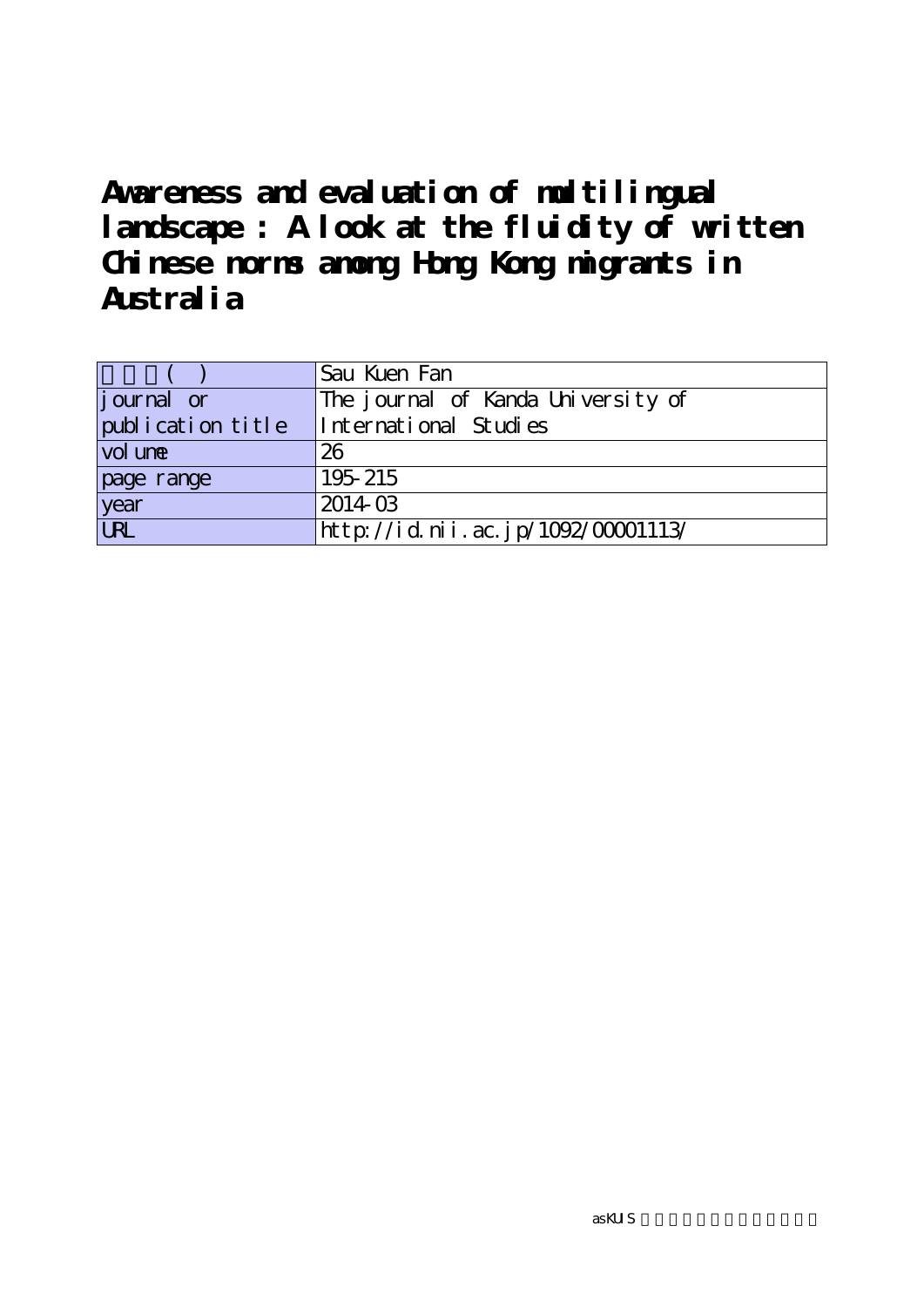# Sau Kuen FAN

### **Abstract**

Departed as a study of ethnography of writing, the present study aims to find out characteristics of language practices and their social meanings of migrants in multilingual / multicultural society. The focus is placed on the written aspect of "linguistic repertoire", a concept originally introduced by Gumperz (1964) to refer to the totality of linguistic forms regularly employed in the course of socially significant interaction. The data was collected from a linguistic landscape survey with 5 young Australians who either migrated from Hong Kong as a child or a second generation of migrants from Hong Kong. The findings suggest that their awareness and evaluation towards the use of Chinese characters on public signs were based not only on native or standard norms but also other norms available in contact situations. In addition, metalinguistic behavior such as self-management of various norms was found to be significant. The fluidity of norms in the subjects' written repertoire supports the view of superdiversity (Vertovec 2006, 2007) in the way that language practices of individual language user in multilingual / multicultural

<sup>&</sup>lt;sup>1</sup> This research was funded by the Kanda University of International Studies Research Grant. The author expresses her gratitude to the Japanese Studies Centre at Monash University for their support during her overseas research period in 2012. A previous version of this paper was presented at the Fifth LASC Annual Round Table on "Language and Superdiversity: Challenges and Opportunities" in Monash University on 21<sup>st</sup> February 2013.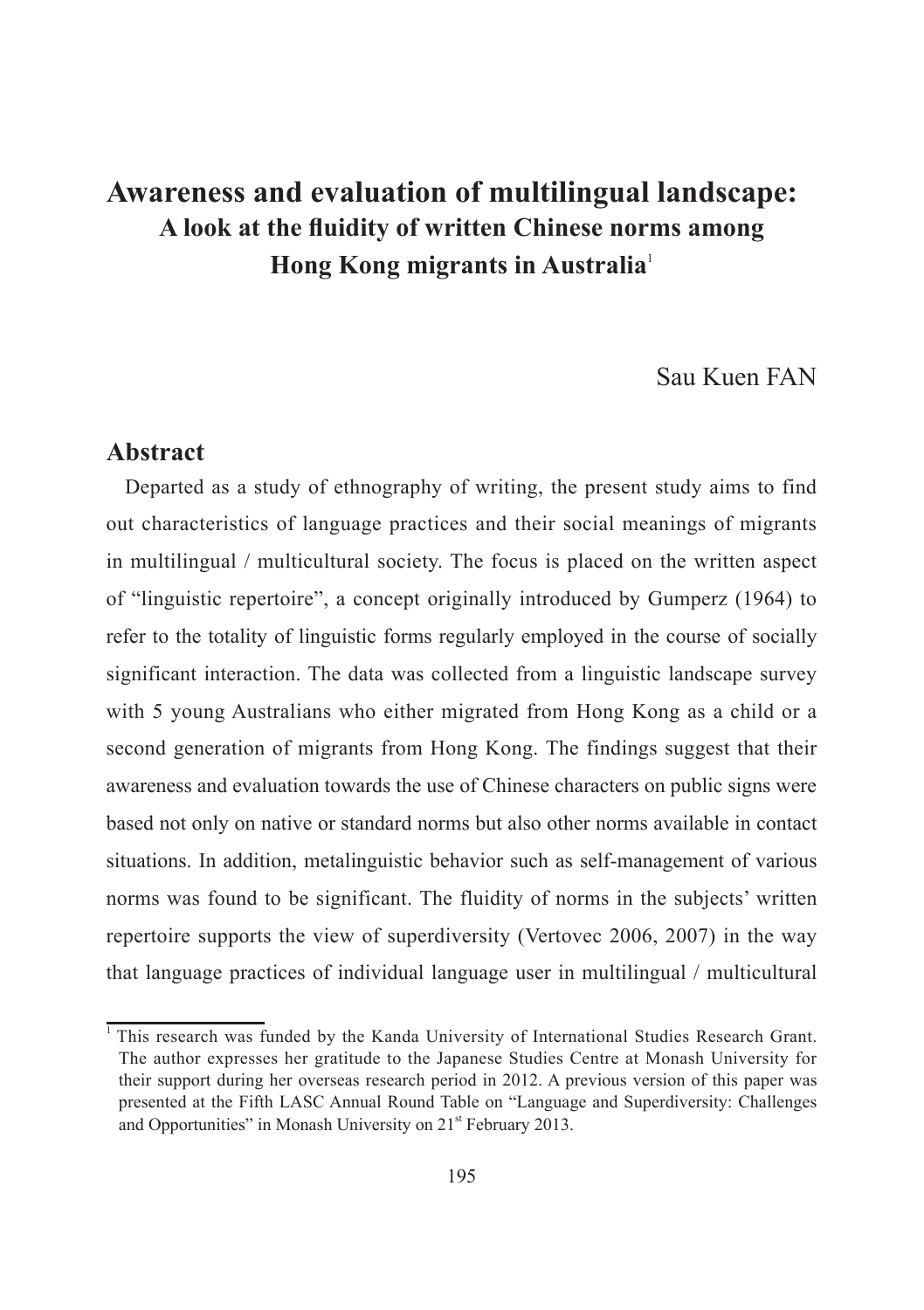society such as Australia are not necessarily bound by the traditional classification of minority groups (e.g. Hong Kong community or Chinese community) but rather a dynamic interplay of political, social and other variables.

### **1. Introduction**

As pointed out by Anderson in her critical analysis of Chinatown redevelopment schemes (1990:137), the shift of Australian management strategy toward minority groups from one of assimilation / discrimination to cultural pluralism since 1970s has been reflected by efforts at multi-levels to promote exotic potential in the society. In terms of language use, the policy of the Commonwealth government to "encourage different cultural groups to share their distinctive heritage with their fellow Australians, and to encourage the mainstream to of society to facilitate the expression of this diverse heritage" (Commonwealth of Australia 1989:48) has certainly brought into existence an abundance of multilingual and non-English based signs and this has certainly largely changed the linguistic landscape in big cities such as Sydney and Melbourne in recent years. A basic question we want to ask here is: what do all these signs mean to local Australians?

Departed as a study of ethnography of writing, the present study aims to find out characteristics of language practices and their social meanings of migrants in multilingual / multicultural society. The focus is placed on the written aspect of "linguistic repertoire", a concept originally introduced by Gumperz (1964) to refer to the totality of linguistic forms regularly employed in the course of socially significant interaction. By adopting the linguistic repertoire approach, language practices of migrants are not seen as a bounded entity traditionally studied under the notions of "language variety" (e.g. Labov 1972) or "ethnolect" (e.g. Clyne 2000). Rather, they are taken as selective (usually strategic) use of all the written resources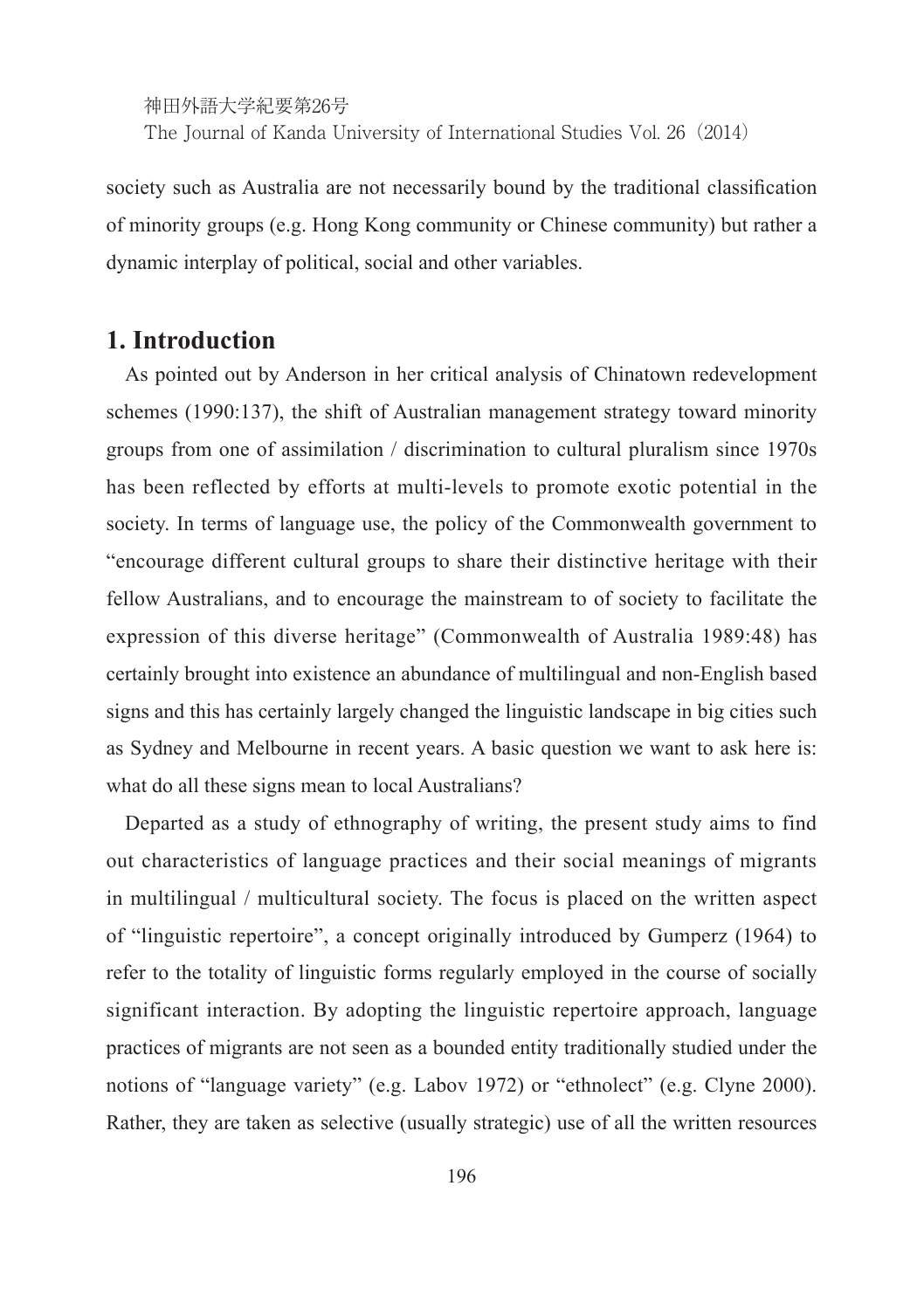available to an individual in order to construct desirable social meanings.

The present study investigates the written repertoire of Hong Kong migrants in Australia through a linguistic landscape survey in order to find out possible answers for the following questions.

- 1. Are they aware of the use of written languages other than English in general and Chinese in particular?
- 2. How do they evaluate the use of various types of written Chinese characters such as traditional characters ( 繁體字 )<sup>2</sup>, simplified characters ( 简体字 )<sup>3</sup> and Japanese *kanji* ( 漢字 )?
- 3. What kind of norms are their awareness and evaluation based on?
- 4. Are such norms rigid or flexible?

It is hoped that the present study can not only provide some evidence about the current situation of multilingualism in the Australian society but also inspires further investigation into various facets and layers of language use among migrants in the globalized setting.

# **2. Previous studies of linguistic landscape in multilingual society**

The study of linguistic landscape (LL) is relatively recent in the area of sociolinguistics. A widely quoted definition of the term can be found in Landry and Bourhis (1997). According to them, LL is the "visibility and salience of languages on public and commercial signs in a given territory or region" (p.23). More specifically, it includes linguistic objects such as "public road signs, advertising billboards, street names, place names, commercial shop signs, and public signs

<sup>&</sup>lt;sup>2</sup> Traditional Chinese characters are standardized written forms of Chinese mainly used in Hong Kong, Macau and Taiwan.

<sup>&</sup>lt;sup>3</sup> Simplified Chinese characters are standardized written forms of Chinese mainly used in mainland China, Singapore and Malaysia.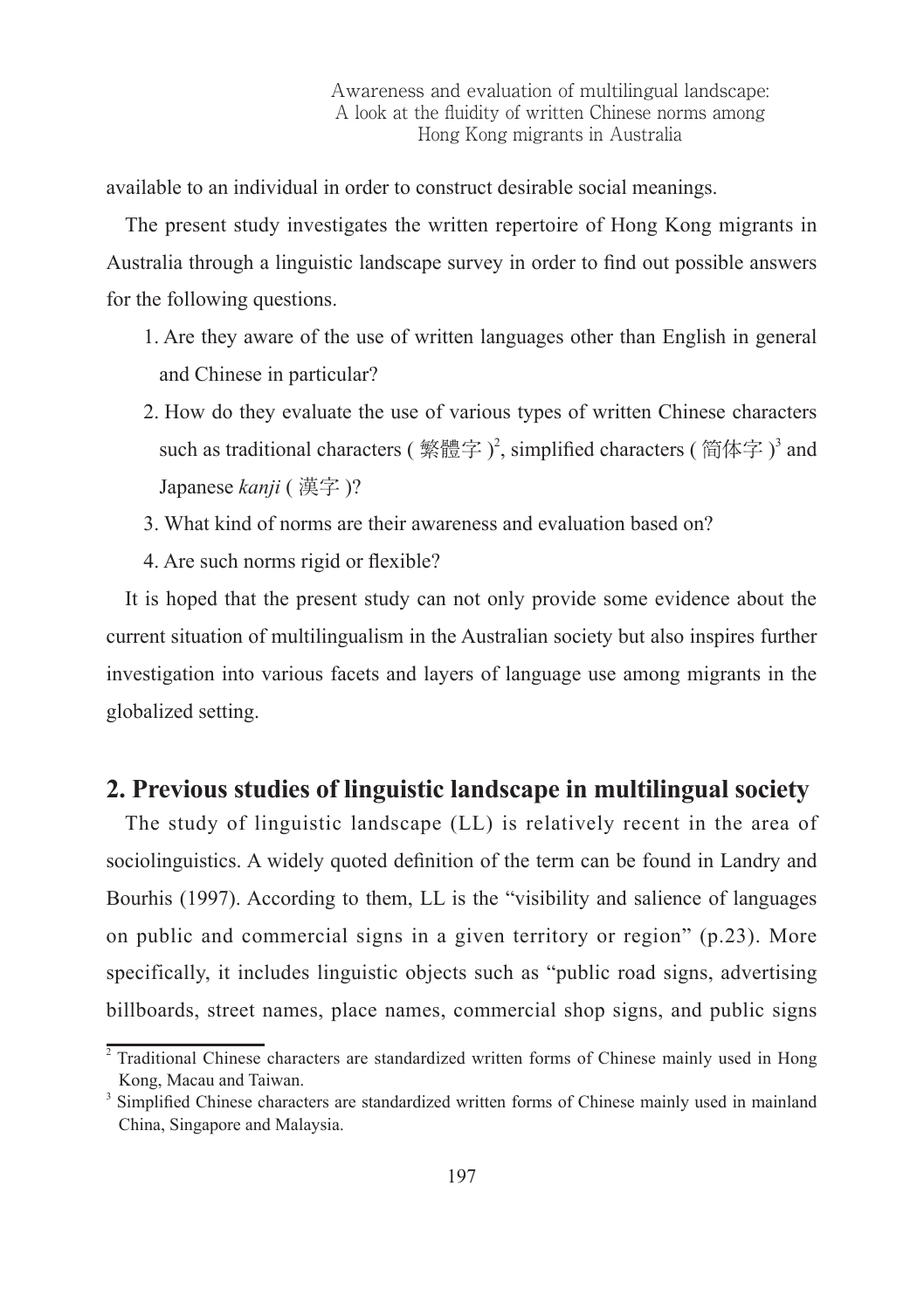on government buildings combines to form the linguistic landscape of a given territory, region, or urban agglomeration" (p.25). In the past 10 years, there has been an increasing research interest on LL particularly regarding to how languages are visually used in multilingual societies. As summarized in Table 1, empirical studies have been conducted in various parts of the world in order to find out the complex social realities as well as their underlying motivations and other symbolic meanings communicated through LL.

| Year | Author(s)                            | Linguistic landscape areas                   | <b>Languages</b> concerned                                   |  |
|------|--------------------------------------|----------------------------------------------|--------------------------------------------------------------|--|
| 2002 | <b>Hicks</b>                         | Scotland                                     | Gaelic signage, English                                      |  |
| 2002 | Itagi and Singh                      | India                                        | Multilingual                                                 |  |
| 2003 | Schick                               | Europe                                       | English shop signs                                           |  |
| 2004 | Collins and Slembrouck               | Belgium                                      | Multilingual shop signs                                      |  |
| 2004 | Reh                                  | Lira Town, Uganda                            | Indigenous languages                                         |  |
| 2006 | <b>Backhaus</b>                      | Tokyo, Japan                                 | Japanese scripts $+$ English                                 |  |
| 2006 | Huebner                              | Bangkok, Thailand                            | Thai + English                                               |  |
| 2006 | Ben-Rafael et al.                    | <b>Israel</b>                                | $Hebrew + Arabic + English$                                  |  |
| 2006 | Cenoz and Gorter                     | Ljouwert, the Netherlands<br>Donostia, Spain | $Friesian + Dutch + English$<br>$Basque + Spanish + English$ |  |
| 2008 | Shohamy and Gorter (eds.)            | LL: Expanding the Scenery                    | A collection of papers                                       |  |
| 2009 | Coluzzi                              | Milan & Udine, Italy                         | Milanese + Friulian + Italian +<br>English                   |  |
| 2010 | Shohamy, Ben-Rafael, Barni<br>(eds.) | LL in the City                               | A collection of papers                                       |  |
| 2011 | Lado                                 | Valencia, Spain                              | Valencian + Catalan + Spanish                                |  |
| 2012 | Kayam, Hirsch and Galily             | Cape Town, South Africa                      | English, Afrikaans and others                                |  |

**Table 1: Some previous studies of linguistic landscape (LL)**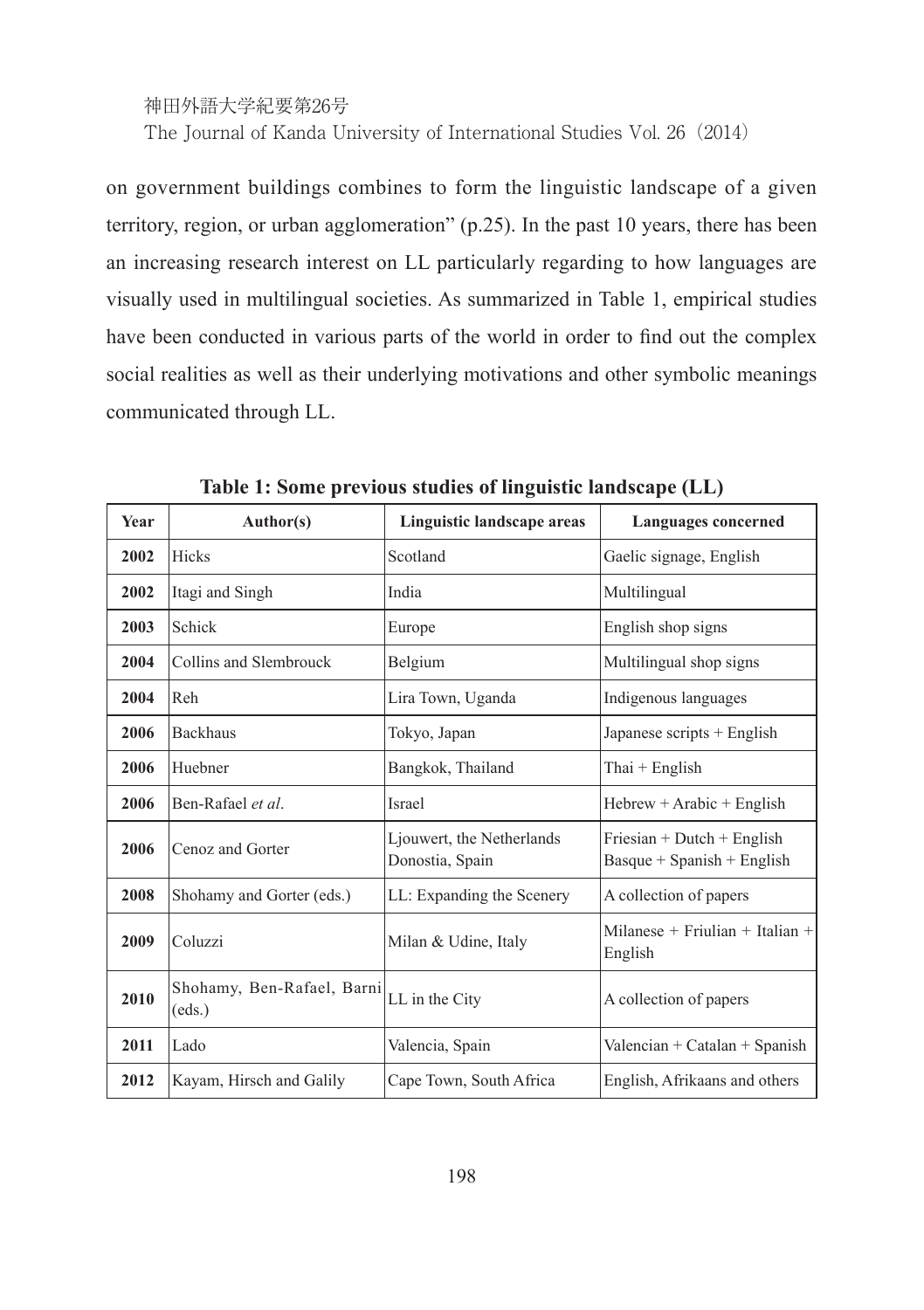# **3. Methodology**

#### **3.1. The subjects**

Subjects in the survey included five young Australians (A1-A5). As shown in Table 2, A1 and A3 were university students whereas A2, A4 and A5 were high school students. They belonged to three families and had been friends since young age. Their parents were all from Hong Kong but they themselves were either born in Australia or migrated to Australia as a child. All of them can be regarded as native speakers of English although they also use Cantonese with their parents at home. All the subjects attended Saturday Chinese schools in Australia for a period ranging from three (A1) to ten years (A5). A1, A2 (brothers) in Family 1, A3, A4 (sister and brother) in Family 2 also received formal Chinese education while they were primary school students in Hong Kong. As for the second language in high school<sup>4</sup>, A1-A4 studied Japanese while A5 studied Italian.

Being all born in the 90s and having spent their adolescence in Australia in the 2000s, these youngsters can be said to be first generation in the era of globalization. While their language environment has been largely affected by national and family language policies under the ideology of multilingualism, their attitude towards language use which gradually emerges in a clearer shape is expected to give us important hints to look into the situation of multilingualism in the Australian society.

Cantonese speakers were chosen in the study mainly because Cantonese is a spoken language without an officially recognized written system to support. From the point of view of ethnography of writing, it will be interesting to find out how the subjects make sense of various types of written Chinese characters in their everyday

<sup>4</sup> For more details about second language education in Australian high schools, please refer to Lo Bianco and Slaughter (2009).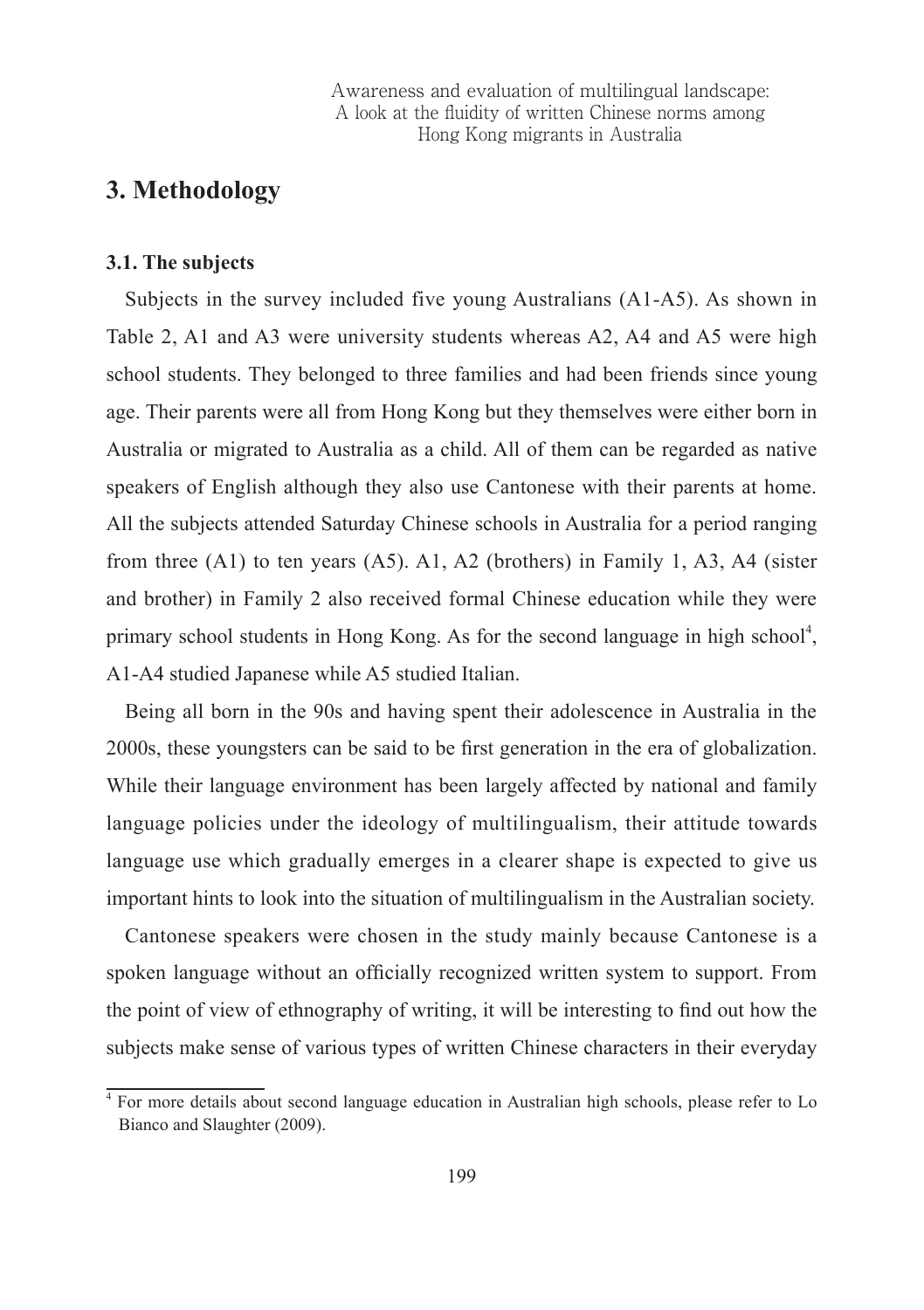life in Australia as all of them were aware of the significant gap between Cantonese and written Chinese which is based on Mandarin.

| Code           | Family         | <b>Sex</b> | Age | <b>Status in</b><br>Australia | Occupation         | <b>Place of</b><br><b>Birth</b> | Length of Stay<br>in Australia |
|----------------|----------------|------------|-----|-------------------------------|--------------------|---------------------------------|--------------------------------|
| A <sub>1</sub> |                | M          | 20  | PR <sup>*</sup>               | university student | <b>HK</b>                       | 9 years                        |
| A2             |                | М          | 17  | <b>PR</b>                     | Year 11            | <b>HK</b>                       | 9 years                        |
| A <sub>3</sub> | $\overline{c}$ | F          | 22  | Citizen                       | university student | <b>HK</b>                       | 10 years                       |
| A <sub>4</sub> | $\overline{c}$ | M          | 18  | Citizen                       | Year 12            | Australia                       | 14 years                       |
| A5             | 3              | М          | 18  | Citizen                       | Year 12            | Australia                       | 18 years                       |

**Table 2: Personal background of subjects in the survey**

\*PR: permanent resident

#### **3.2. Data collection**

Similar to other ethnographic studies, the present study is devoted to the collection of data by considering multiple sources of information (cf. Chiseri-Strater and Sunstein 1997:13-14), rather than merely facts as reflected by, for instance, literacy tests. Altogether four types of data were collected.

#### **(1) Multilingual landscape survey**

The five subjects were given 3 photo albums for analysis, each containing 30 photos of signboards taken by the researcher in three areas in Melbourne: Box Hill, Springvale and City. There are two main reasons for choosing these three areas. One is that all the subjects reported that they were familiar with these areas. The second and more important reason is that the use of Chinese characters in these three areas can be considered as significant and unique. For instance, with a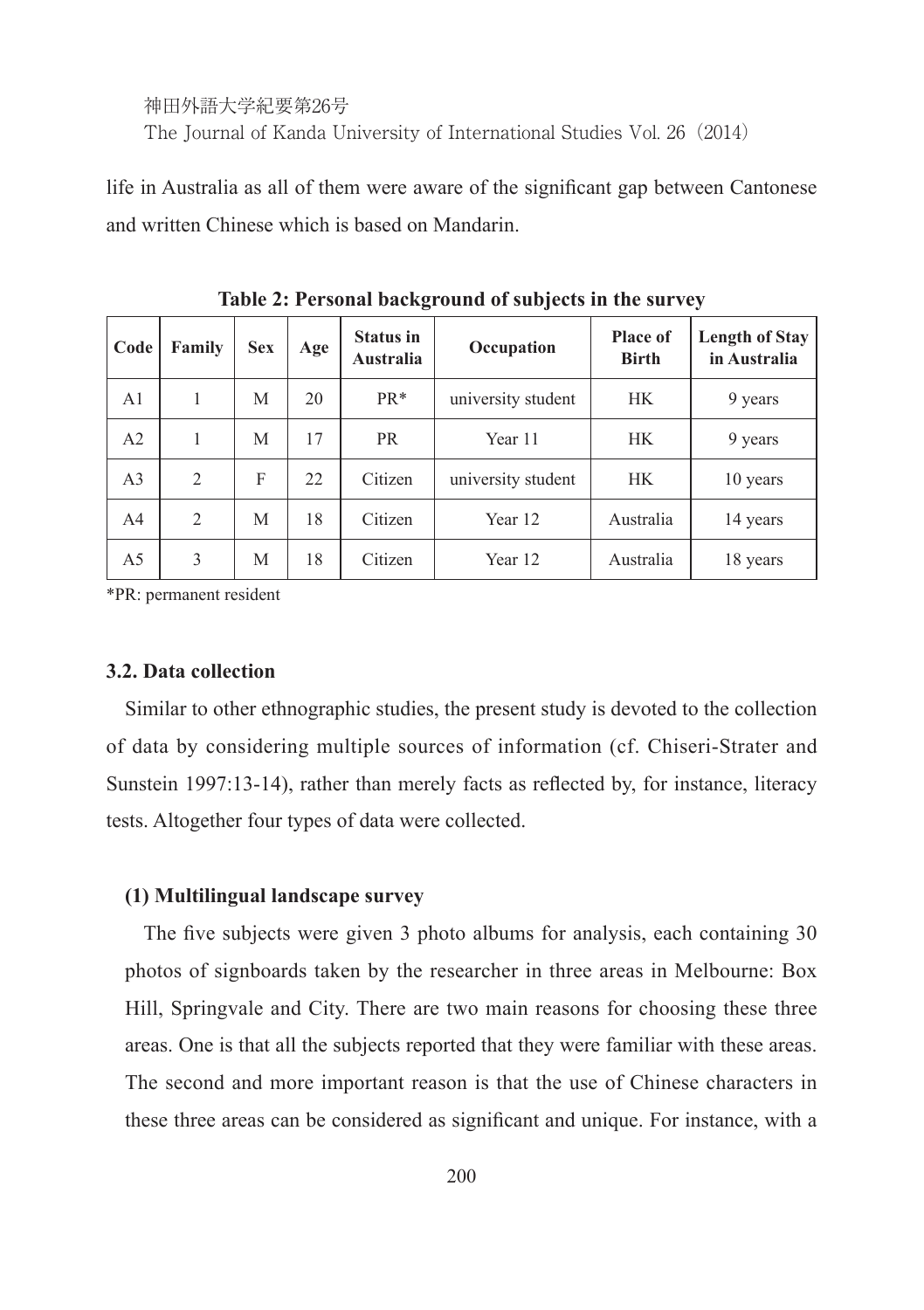large Chinese community in Box Hill (about 20% of the local population), signs written in both traditional and simplified characters are prominent in the area. The largest ethnic community in Springvale is Vietnamese (about 25% of the local population). It is interesting to find that other than Vietnamese, many signs in this suburb are written in traditional Chinese mainly because a large number of first generation Vietnamese migrants was of Chinese origin. As for Melbourne City, the use of traditional, simplified Chinese characters as well as Japanese *kanji* is prominent especially in the vicinity of Chinatown due to the concentration of Chinese and Japanese restaurants<sup>5</sup>.

A questionnaire with linguistic items extracted from the photos and the following questions was also used as a guide during the interviews.

- a) What is your general impression about the multilingual signs here?
- b) What is your impression of this sign at the first sight?
- c) I guess this sign is designed for to read.
- d) If you need to keep the information of this sign for later use, what kind of message can you catch from this sign?
- e) What do you feel about the language / dialect used here? (e.g. Japanese style, Mainland Chinese style, Hong Kong style, strange font, very formal, very foreign…)
- f) Do you notice any writing / grammatical / spelling mistakes here?

The average length of interview with each subject was approximately 100 minutes.

#### **(2) Language biography interviews**

Following Nekvapil (2003) and others, a language biography interview with

<sup>&</sup>lt;sup>5</sup> According to the 2006 Australian Census, only 254 residents in the City were of Japanese origin. Nevertheless, the majority of Japanese restaurants in Melbourne can be found in this area.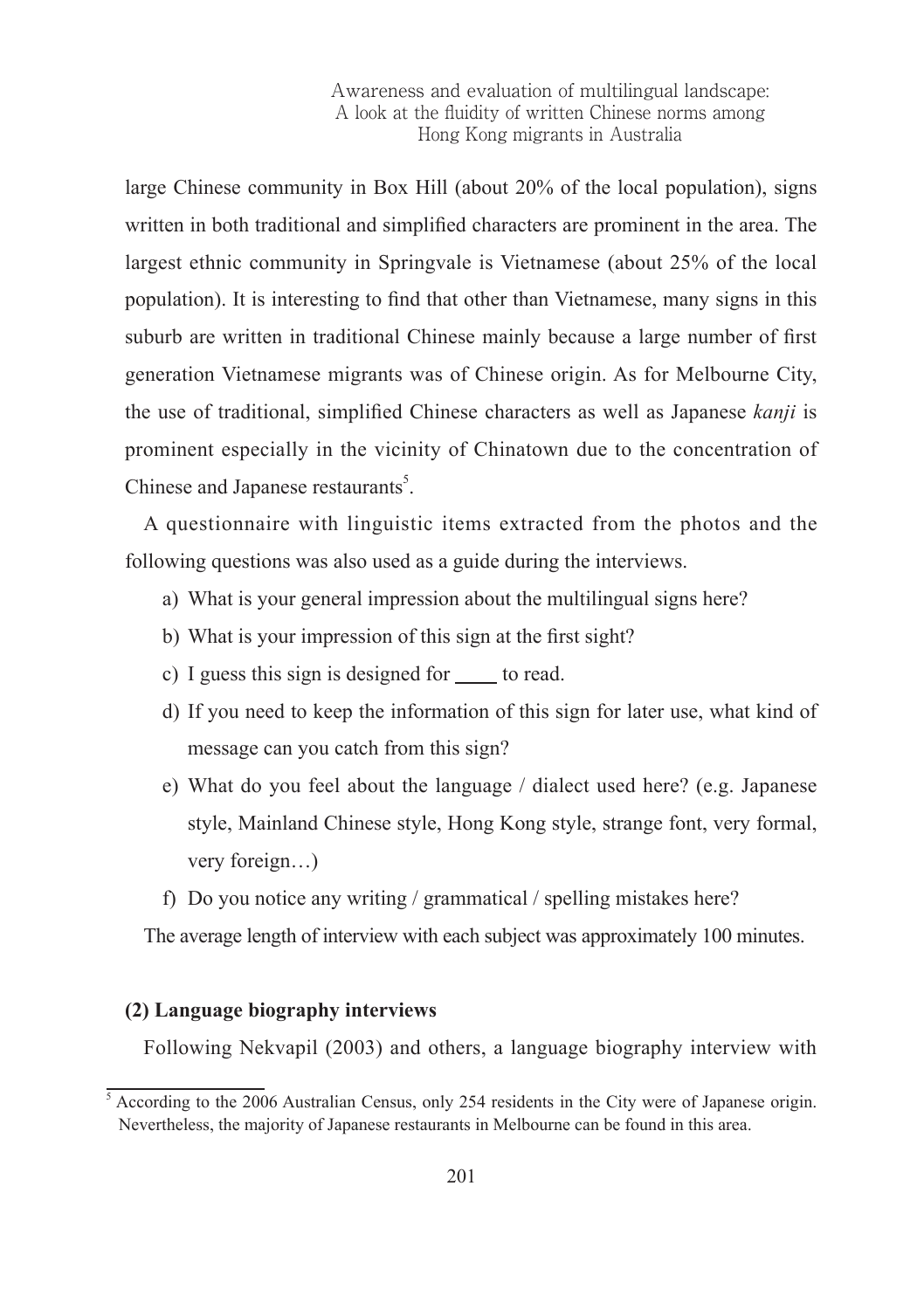each subject was also conducted. The main objective of this interview was to collect data about the subjects' language learning history, assessment of their language learning process, linguistic and intercultural experiences.

#### **(3) Semi-structured interviews about daily language use**

In order to raise consciousness about their multilingual environment, the subjects were also asked to participate in a semi-structured interview regarding to how they use language in daily life. These interviews were conducted in several occasions when the researcher was invited as a guest to their homes.

#### **(4) Interviews with parents**

One parent from each of the 3 families was also interviewed in order to obtain a fuller picture of the subjects' language background, language environment as well as related language policies in their family.

# **4. Diversity of awareness**



Photo (1)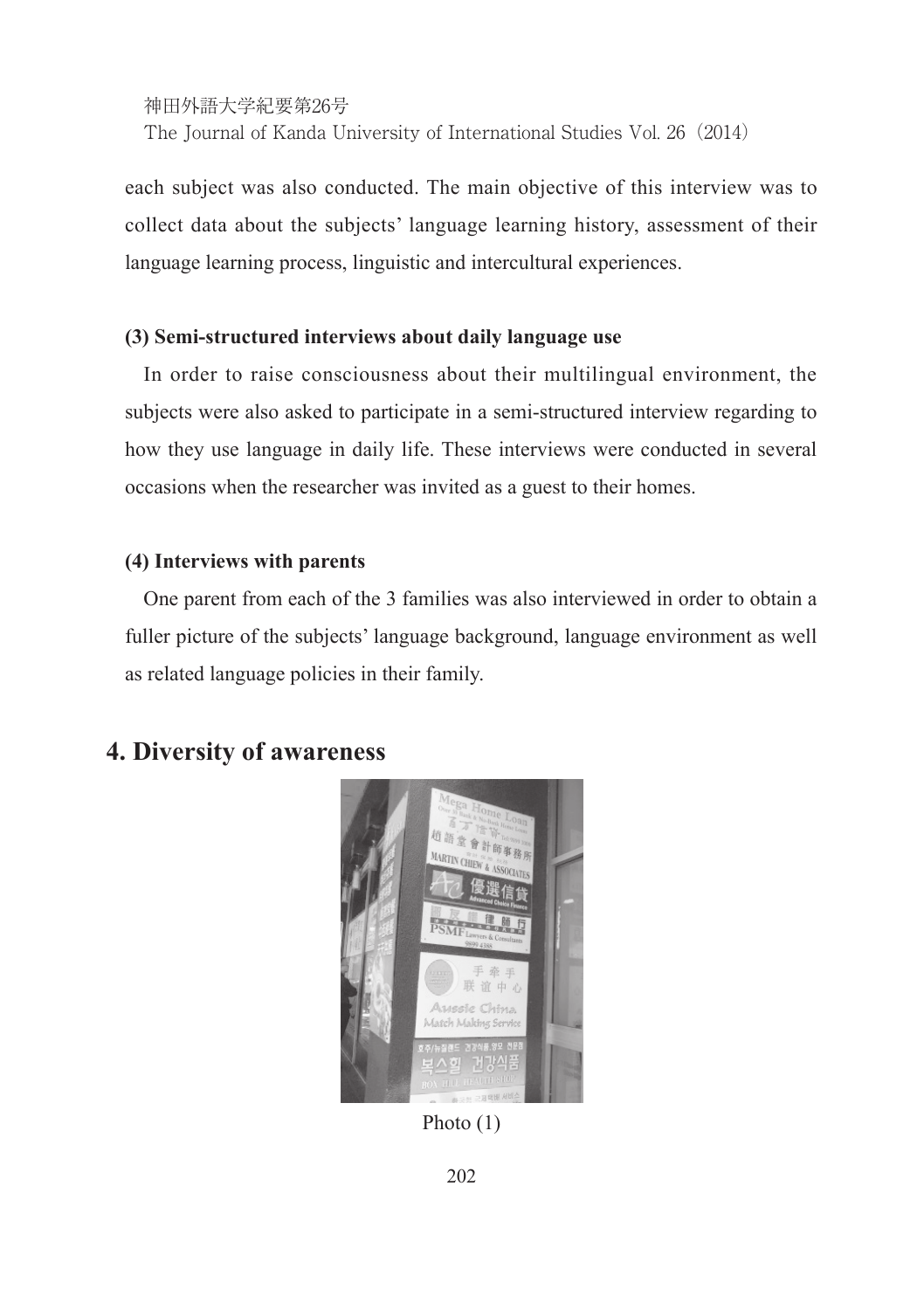



On the basis of the data mentioned above, diversity of awareness towards the multilingual landscape in the three Melburnian areas was found to be significant in the following aspects.

#### **(1) Awareness of multilingual signs**

All the subjects in the survey expressed that they were well aware of signs written in languages other than English in the three areas (e.g. Photo 1) due to increasing number of migrants (Box Hill and Springvale) and visitors from overseas (City). They explain that this is because Melbourne is a multicultural city and that there are new migrants and senior migrants who are not literate in English. However, when they were asked if multilingual signs should be encouraged or not, only A3 answered "5" (very much so) on a 5-point scale. A1 and A4 gave a conservative "4" considering that it provides equal opportunities. A5 was neutral ("3") and A2 was more on the negative side ("2").

#### **(2) Awareness of signs written in Chinese characters**

As revealed in the language biography interviews and interviews with the parents,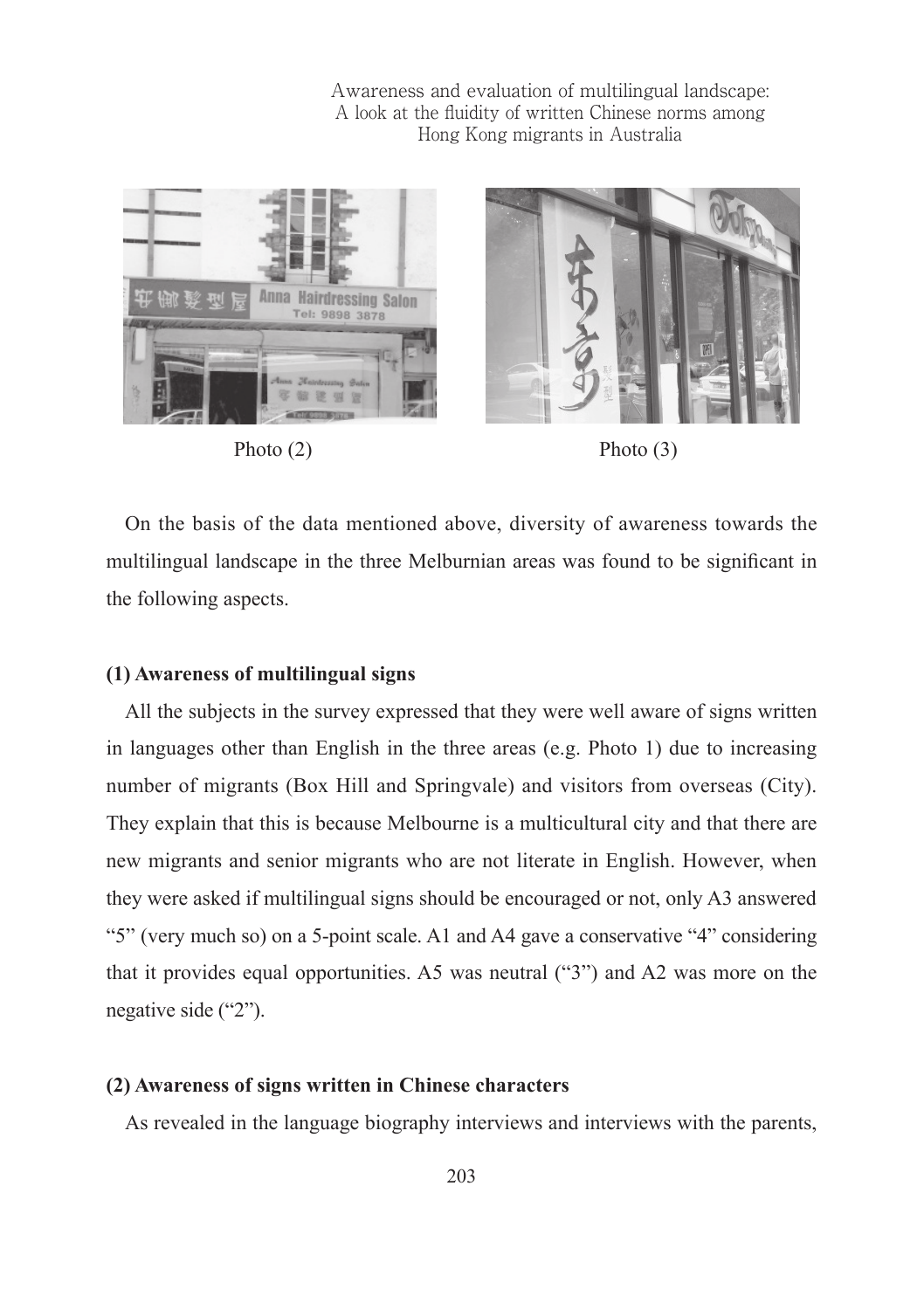reading and writing of Chinese based on characters (rather than Romanization) was particularly emphasized in the Saturday Chinese school curriculum and encouraged at home. Nevertheless, all the subjects reported that they do not usually look at the Chinese characters written on signs although they visit the 3 areas regularly, mainly for eating out and shopping with their parents. A1, A3 and A4 said they will look at the Chinese characters if they are eye-catching but they have little intention to read them out or to remember them for later use. A2 expressed frankly that "it is a waste of time", and "they have nothing to do with me". A5 did not even notice that the two signs in Photo (2) belonged to the same shop (written in Chinese characters on the left hand side and English on the right hand side).

#### **(3) Awareness of signs written in traditional characters and simplified characters**

All subjects believe that they are able to distinguish traditional characters and simplified characters on signs although very often they do not know the reading and the meaning. All except A5 expressed that they feel closer to traditional characters. This is unexpected because written Chinese taught in the Chinese Saturday schools where the subjects attended was based on simplified characters and *pinyin*. They explain that they feel closer to traditional Chinese as they have more contact with Hong Kong culture through movies, songs and the internet. Needless to say, this is also partly due to the influence from their parents and their fading childhood memories in Hong Kong. A1 added that he was once allowed to submit homework in traditional Chinese in his school but he got more and more confused with the two systems. Later, he made a rule for himself and that was to stick to the traditional ones. A5 was the only subject who indicated preference to simplified characters only if he had to choose. According to A5's mother, A5 started to learn Chinese in traditional characters but he was overwhelmed by the complicated forms. A5 said he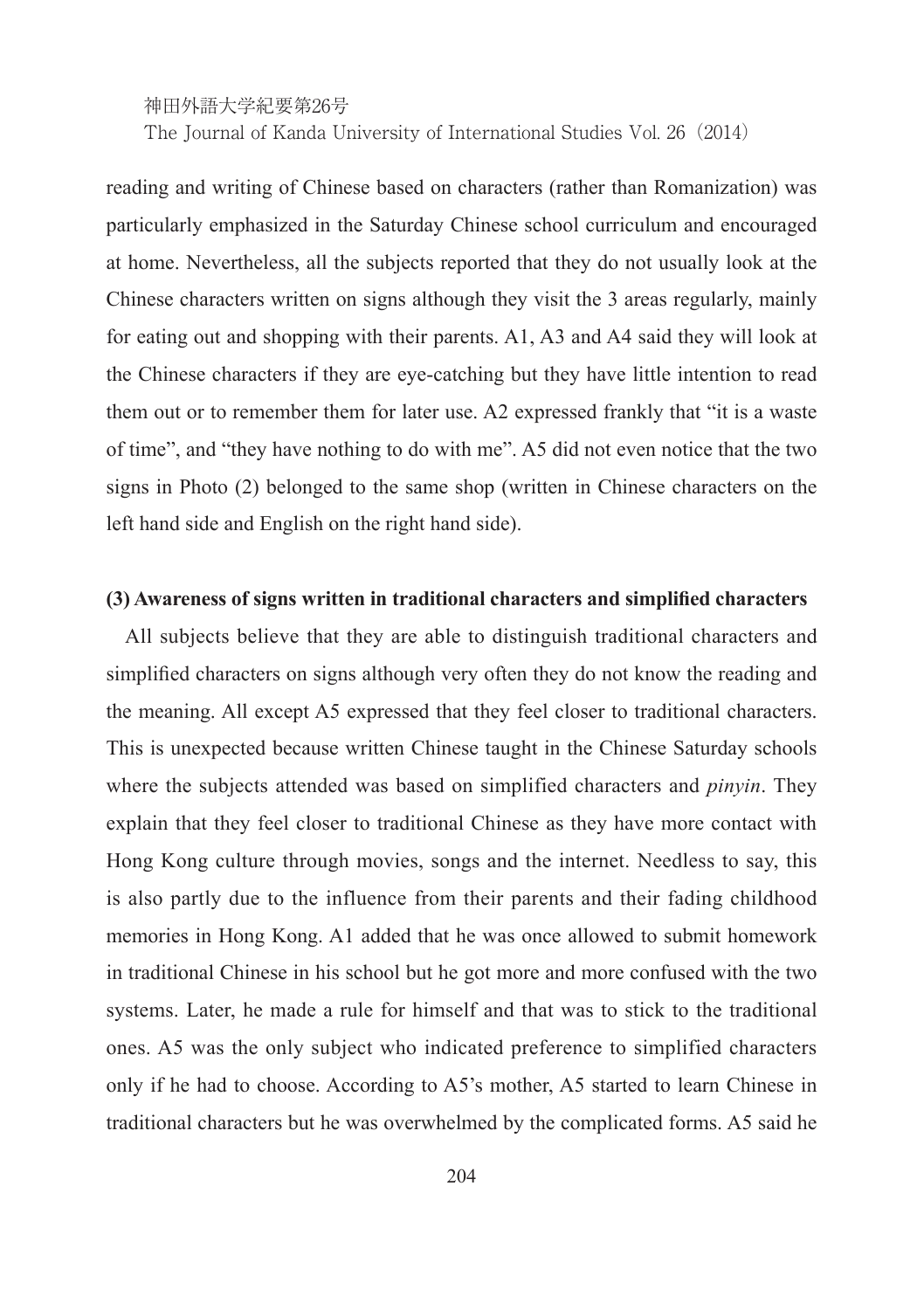has forgotten almost all the Chinese he learnt in Saturday school since he finished the program (Year 1-10) two years ago.

A1, A3 and A4 said they could recognize more simplified characters than what they learnt in Chinese school. As they explain, it is mainly because they often use *pinyin* to retrieve Chinese characters in order to chat with their friends on SKYPE or FACEBOOK. They said it is very helpful since they are not able to input Cantonese characters on the keyboard. A2 said he used to input with *pinyin* when chatting with friends in China and in Malaysia when he was in primary school. However, he does not write Chinese at all now in high school as has developed a network with only English speaking people in spite of the fact that some of them are of Chinese background.

#### **(4) Awareness of signs written in Japanese** *kanji*

As mentioned in the previous section, all the subjects except A5 chose Japanese as their second language in high school. Although A5 did not study Japanese, he reported that he can very often identify Japanese *kanji* based on the writing style of the characters. As for A5, characters used by Chinese usually have more corners whereas those by Japanese have more curves, such as the characters " 东京 "in Photo (3)<sup>6</sup>. A1 and A4 were able to pronounce correctly Japanese on signs such as "  $\boxplus \cancel{\pi}$ 料理 ", " 居酒屋 ", " お持ち帰り出来ます " although they admitted that it was easier for them to read Japanese *kanji* in Cantonese. A2 and A4 were also able to notice the unnatural use of Japanese such as " 居食屋 ", and the mismatch of *kanji* names and their Romanization in some Japanese restaurants in Melbourne City. As for writing practices such as doing Japanese homework, brothers A1 and A2 reported

 $6$  The two characters  $\sqrt{m} \cdot \vec{B}$   $\vec{B}$   $\vec{C}$  in Photo (3) should be considered as simplified Chinese. Their Japanese equivalents are " 東京 ".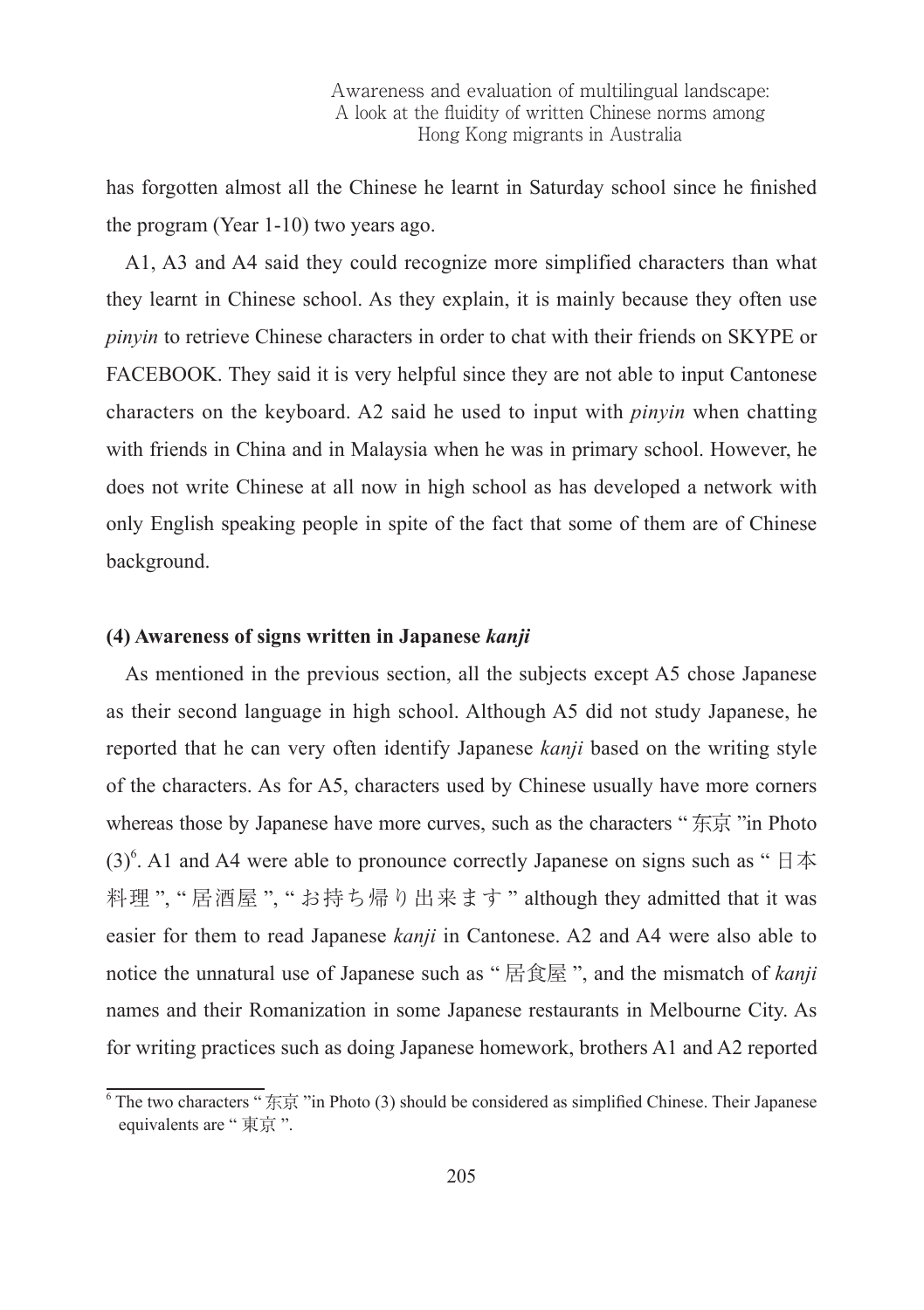```
神田外語大学紀要第26号
The Journal of Kanda University of International Studies Vol. 26(2014)
```
that sometimes they have to rely on *pinyin* in order to retrieve Japanese *kanji* which share the same shape in Chinese. Reports in the interviews suggest that rather than actual ability of Japanese, their awareness or sensibility of Japanese *kanji* was found to be more related to their admiration of Japanese culture and their frequent contact with Japanese *manga*, animation and computer games.

# **5. Diversity of evaluation**











Photo (6)

Similar to awareness, evaluation regarding to the multilingual landscape in the three areas in Melbourne was also found to be diverse. In the survey, very different opinions were collected from the subjects about what they think about the reading, writing and meaning of characters used on the public signs.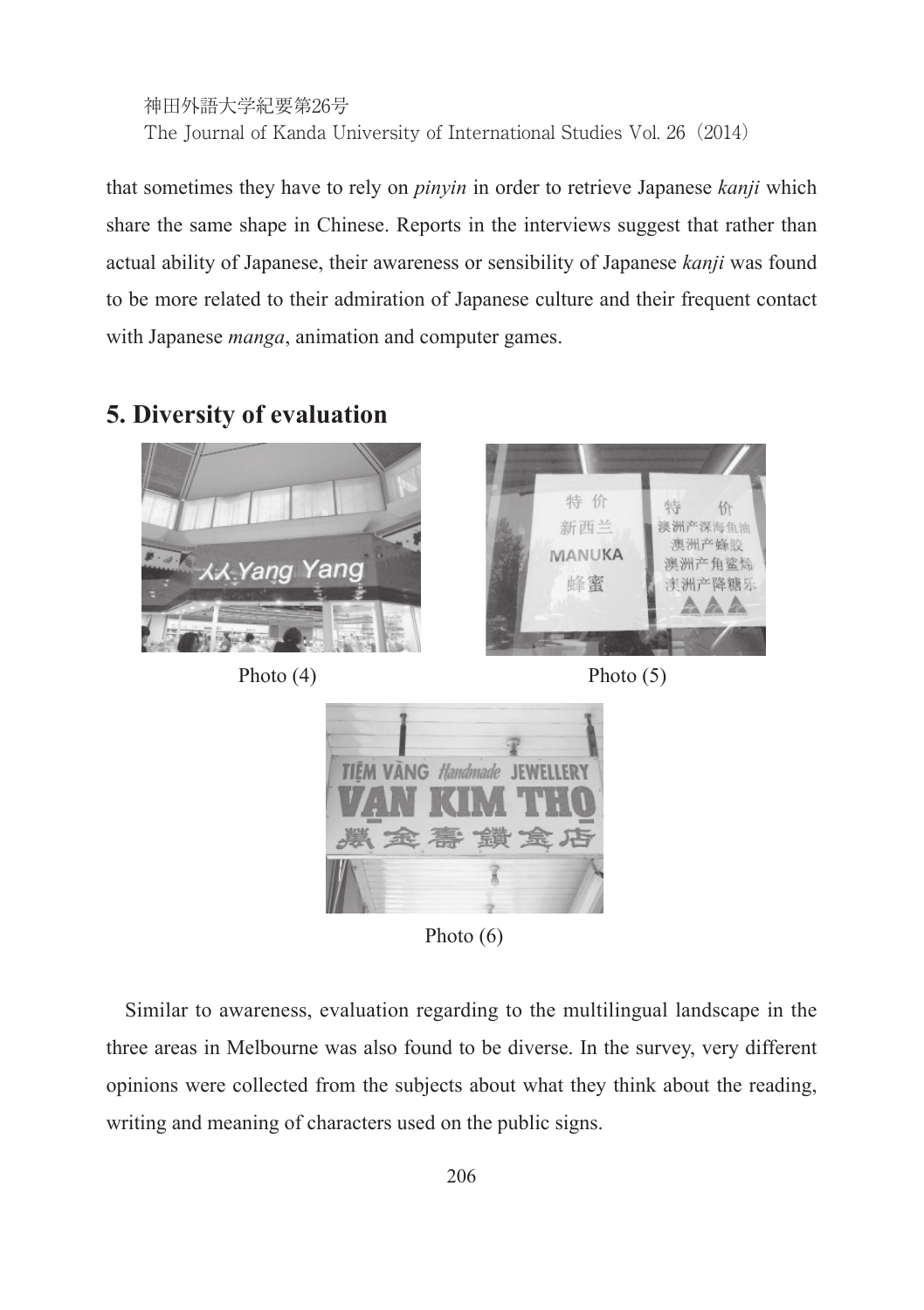#### **(1) Evaluation of pronunciation: Based on what language?**

The name of the shop in Photo (4) is written in both Chinese characters (" $\lambda$ 人 ") and in Romanization ("*Yang Yang*"). Although A5 was not confident about his Chinese, he analyzed that " 人 " should be pronounced as "*ren"* in Mandarin and "*yan"* in Cantonese and thus neither will become "*yang*". A1 suggested that the name "*Yang Yang*" was based on English so there was no relationship between this reading and the characters "  $\wedge$   $\wedge$  ". A also supported his brother A1, saying that "may be they want to adopt the English culture". A3 on the other hand believed that the reading of "  $\lambda \lambda$  " must be based on a Chinese dialect which he does not know. Similarly, A4 was unable to find any clues about the relationship between "  $\Lambda \Lambda$  " and "*Yang Yang"*. His conclusion was "it sounds like Cambodian. This is not Cantonese".

#### **(2) Evaluation of vocabulary: Based on Mandarin or Cantonese?**

When the subjects were shown a photo of an advertisement about souvenirs from Australia and New Zealand (Photo 5), all except A5 were able to notice two place names there, one is " 澳洲 " and another one is " 新西兰 ". While "New Zealand" is normally known as " 紐西蘭 " in Hong Kong, A1 indicated honestly that he was unsure whether "新西兰" and "紐西蘭" are the same place or not. Unlike A1, A3 said she did not care too much about the subtle differences of writing because, as she explained, no matter whether it was written as "新西兰" or "紐西蘭", she would read it in English: "New Zealand".

As for " 澳洲 ", A4 commented that since " 新西兰 " on the advertisement is a place name based on Mandarin, they should have used the Mainland Chinese version "澳大利亚" instead of the Hong Kong version "澳洲" in order to be consistent. A2, however, appeared to be more flexible and practical. He said that he always prefers " 澳洲 " and not " 澳大利亚 " for Australia because "two characters are better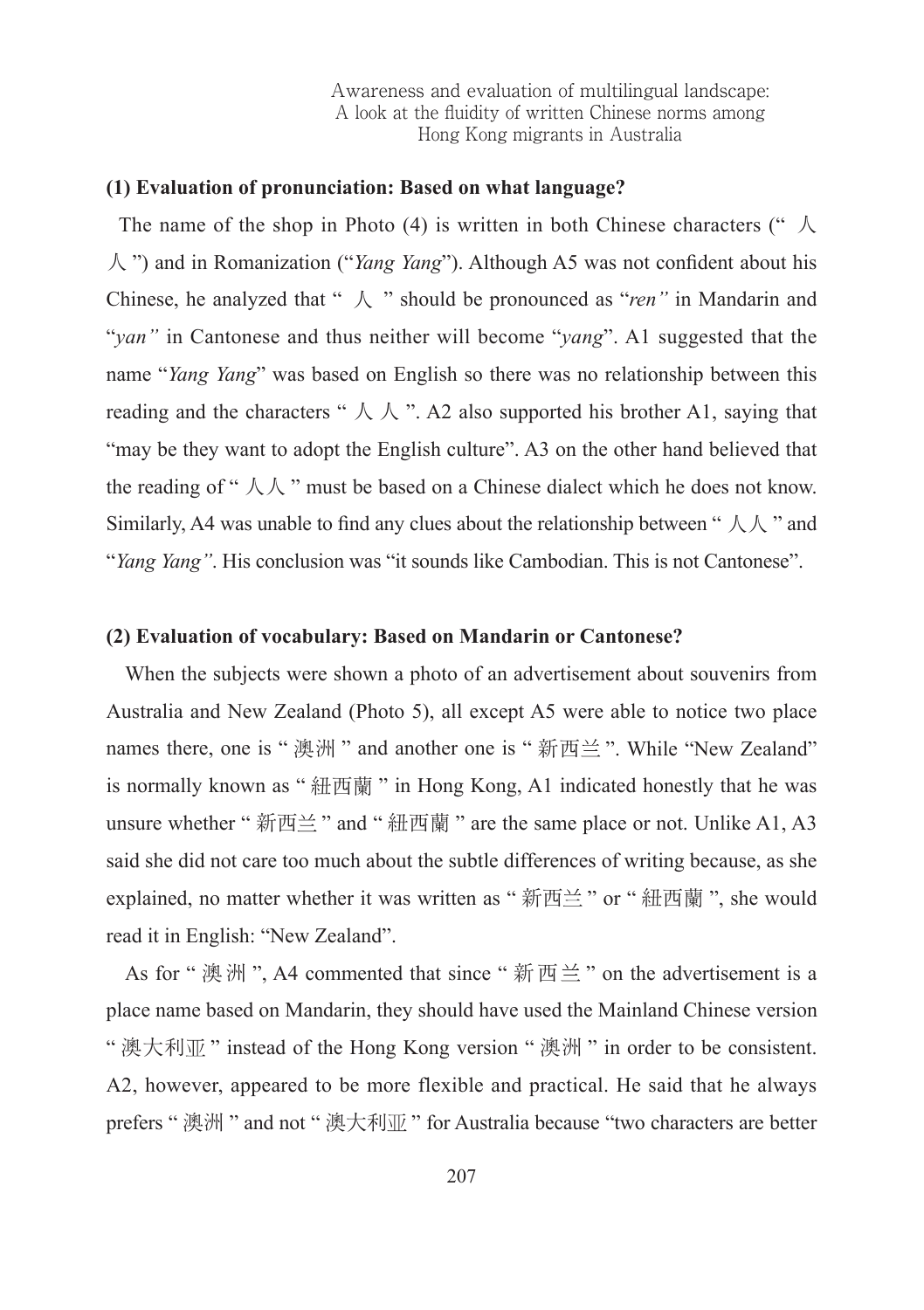神田外語大学紀要第26号

The Journal of Kanda University of International Studies Vol. 26(2014)

than four characters". Although it is not consistent, writing "Australia" as " 澳洲 " can save space.

#### **(3) Evaluation of writing style: Calligraphic variations or different characters?**

With regard to a sign in Springvale (Photo 6) containing a variant form  $( \n  $\n \n *g*(\n  $\n *g*(\n *g*(\n *g*)(\n *g*(\n *g*)(\n *g*(\n *g*)(\n *g*(\n *g*)(\n *g*(\n *g*)(\n *g*$$$ " $\Leftrightarrow$ " in " 金行 " (jewellery shop), the subjects appeared to be uncertain. A4 hesitated if it was a printing error and wondered why the character " $\triangleq$ " which he knew was also used on the same sign together with this variant form. He expressed directly that "Why are they printed in a different way? It looks very weird!". A1's evaluation of this variant form on the other hand seems to relate to the context. He commented that "it looks Vietnamese, this writing doesn't look like Chinese, I think it is Vietnamese Chinese".

Other than variant forms of writing, all subjects appeared to have difficulty to distinguish Chinese characters written in calligraphic and aesthetic styles.

#### **(4) Evaluation of orthographic writing: Correct or incorrect?**

When the subjects were asked if they noticed any writing or grammatical mistakes regarding to the use of Chinese characters on the signs, all of them appeared to be less strict for two reasons. Firstly, as reported above, they do not usually look closely to the use of Chinese. Secondly, they are not confident to judge as they believe that they themselves also make a lot of writing mistakes. Nevertheless, two possible misuses of Chinese characters on the photos were pointed out. One was the use of " 游 " in " 旅游 " on a travel agent sign. Another one was " 發 " in " 染發 , 發 " on the menu of a hair salon. While both A1 and A3 believed that characters " 遊 " and " 髪 " should have been used in the two cases respectively, they indicated a possibility that it may be the way people use in mainland China.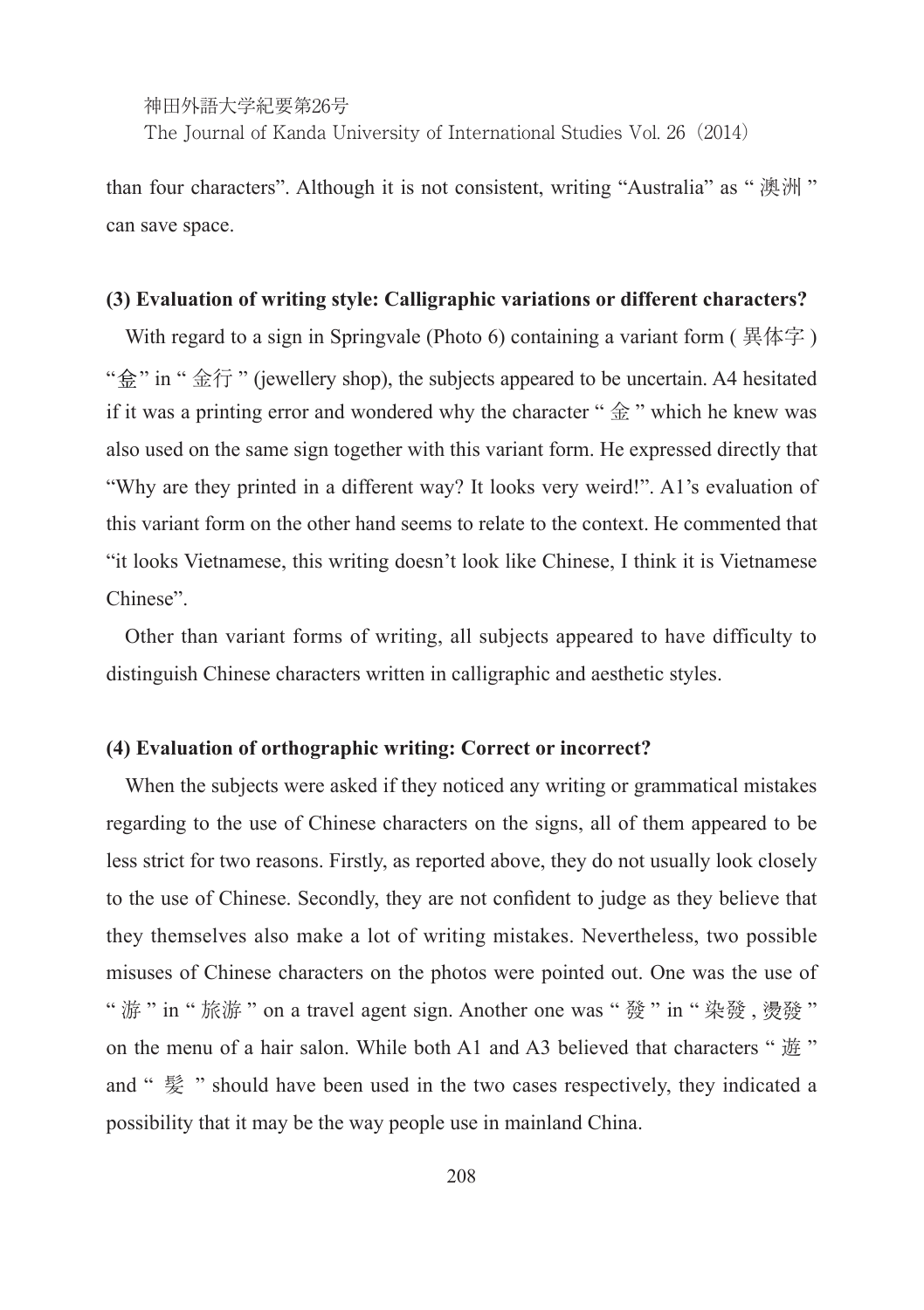### **6. Fluidity of norms of written Chinese in multicultural setting**

While a primary goal of sociolinguistics can be said to be the pursuance of the social meaning of language, it is important to pay attention to the fact that, as pointed out by Benor (2010) and others, social meaning of language is not a fixed commodity; rather it changes according to the context and negotiation in interactions, partly based on contrast or distinction (ibid:160).

In order to find out characteristics of the written repertoire of migrants in multilingual societies, the previous two sections examined how the five subjects in the survey noticed and evaluated the use of Chinese characters on public signs in areas where they were familiar with. Diversity was found both at the stage of awareness and evaluation and thus it is interesting to find out what kind of norms in their written repertoire was used for such awareness and evaluation.

In his discussion of evaluation of norm deviations between foreigners and Japanese contact situations, Neustupny (2005) pointed out that in the traditional paradigm of cross-cultural communication and foreign language education, more emphasis, if not the sole emphasis, was placed on "native norms", in other words, norms which are considered to be correct in native situations. In more detail, people tend to perceive and solve problems by relying on the principle of "When in Rome do as the Romans do" or " 郷に入っては郷に従え " in Japanese. While he accepts the importance of the principle of cultural relativism, he suggests that in the case of Japanese and non-Japanese contact situations, "as foreigners penetrate more and more into Japanese society, it will be increasingly important not to simply accept and acquire Japanese norms, but to carefully consider how to find and apply norms that are in some sense correct in the situation under consideration" (ibid:310). As hypothesized in his paper, other norms which can be referred to as "contact norms" (i.e. norms considered to be appropriate in contact situations), "dual norms" (i.e. norms of two systems, from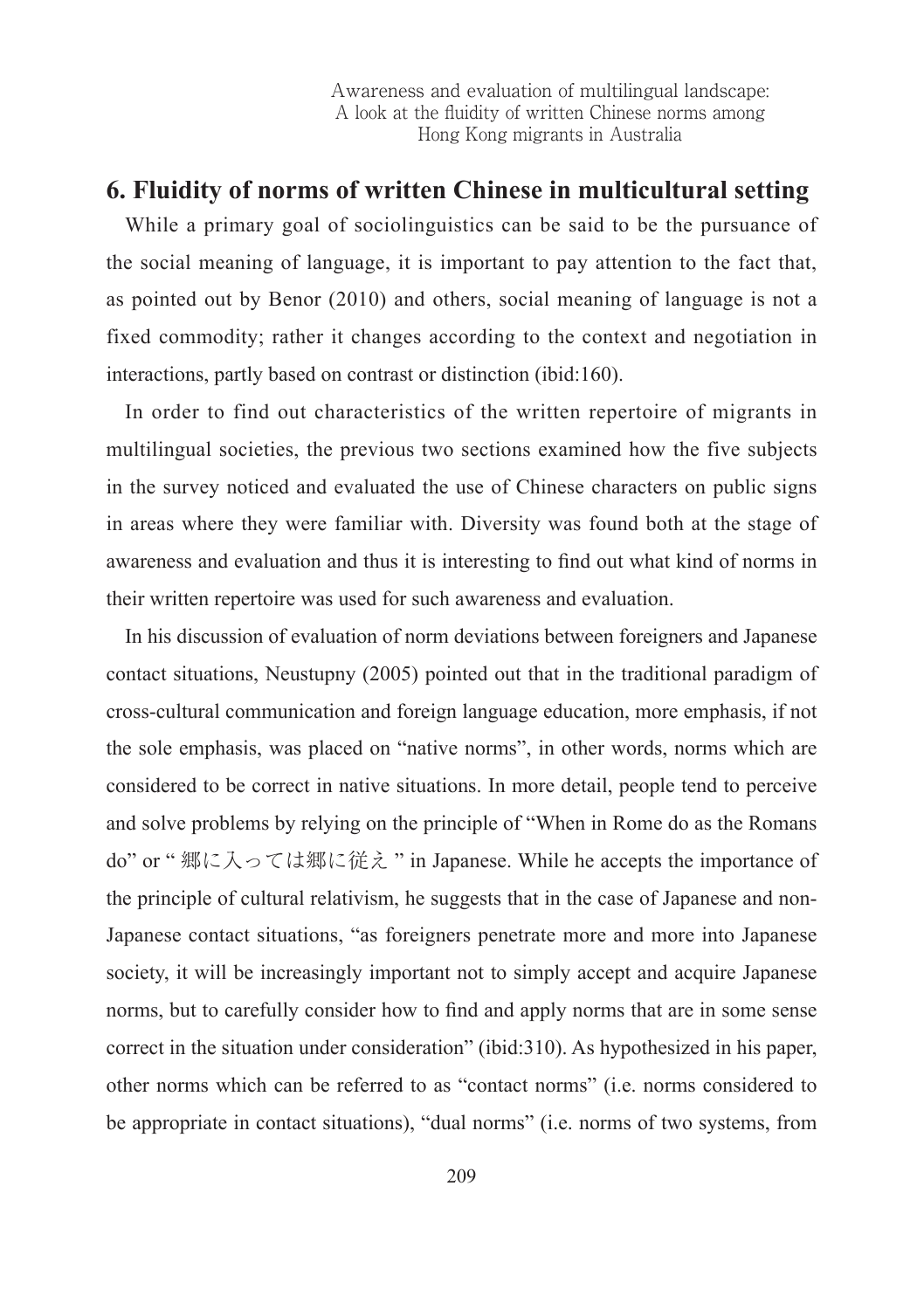which one system is selected), and "universal norms" (i.e. norms based on universal principles) in multicultural society can also be taken into consideration (ibid:311).

By examining the findings presented in the previous two sections, it is not difficult to find that norms other than native norms (e.g. what is considered to be correct and / or appropriate in standard written Chinese and in the Australian society) were used by the subjects for the perception of the multilingual landscape in the three areas in question. For instance,

- (1) Use contact norms: The majority of the subjects did not show too much concern about the use of various types of Chinese scripts in Australia simply by accepting that "because it is a multicultural society here so that's fine"  $(45)$ .
- (2) Use dual norms: e.g. A4 accepts both the written form of " $\frac{2}{3}$   $\frac{1}{10}$   $\frac{1}{2}$ " and "紐西蘭" as for her in either cases, she will pronounce it in English: "New Zealand".
- (3) Use shared norms: e.g. Subjects who studied Japanese in high school apply their knowledge of *pinyin* to retrieve words in Mandarin, Cantonese and Japanese.
- (4) Use universal norms: e.g. the subjects very often emphasized the importance of "equal opportunity" and "user-friendly, as it can help people who don't speak English and it's fair" (A1), an important view in modern societies.
- (5) Use global norms: e.g. A5 said "I just look at the English", knowing that this always works because English has become an international language in the globalized world.
- (6) Use no specific norms: e.g. the subjects very often simply accept the use of multilingual signs by using no specific norms, e.g. "It's natural for me" (A3).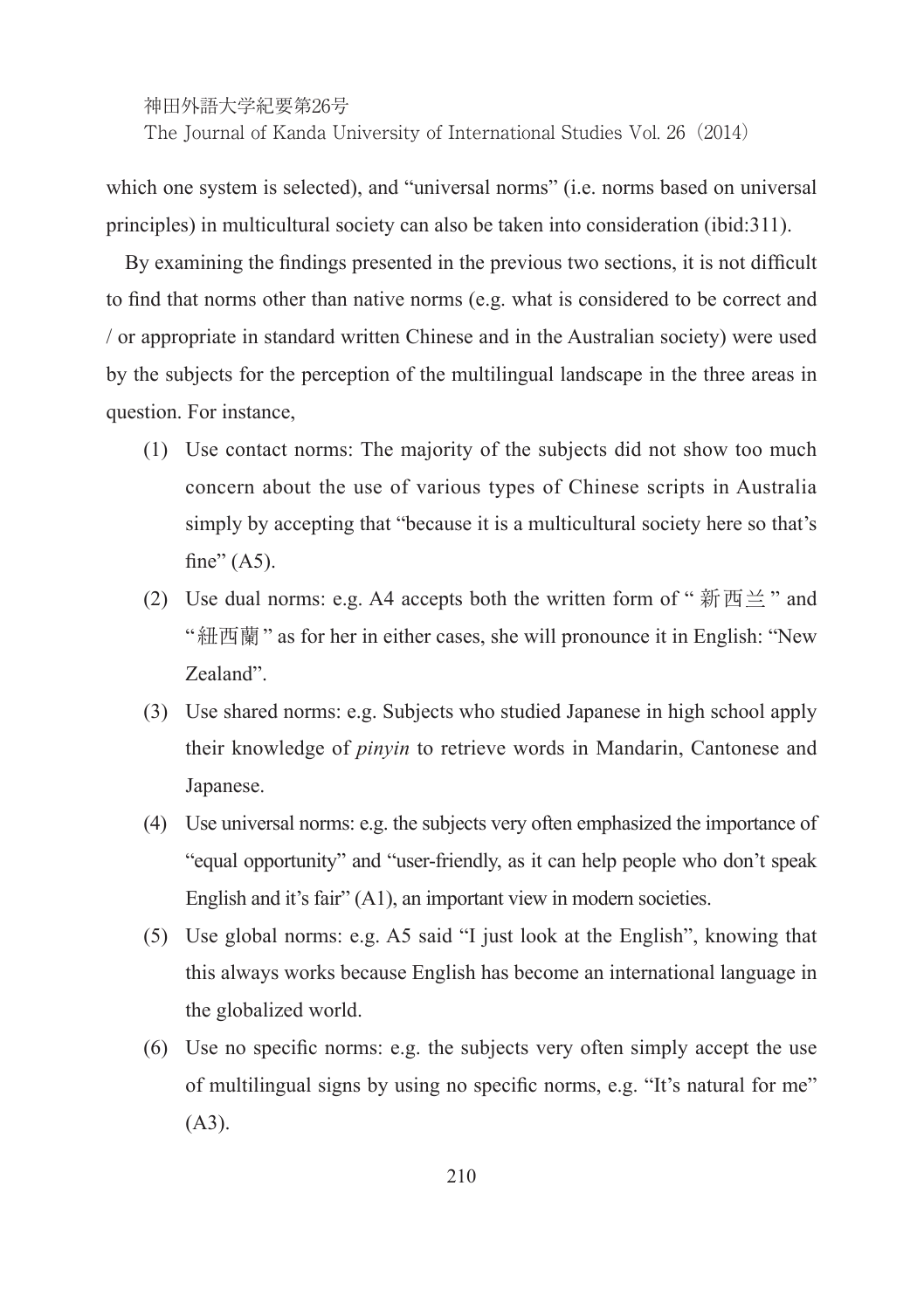(7) No evaluation: "It has got nothing to do with me" (A2).

Multiple resources obtained from interviews other than the main LL survey suggest that the subjects have attempted to manage the above linguistic norms in at least the following ways.

- (1) Expand multilingual repertoire by acquiring new native norms: e.g. become aware of the use of Japanese *kanji* and watch Japanese videos (A1, A2, A3, A4).
- (2) Minimize or avoid totally unwanted norms: e.g. A5 did not attempt to maintain his Chinese after having finished the Chinese program.
- (3) Systematize new norms by self-management: e.g. insist to use only traditional characters (A1).
- (4) Focus on global norms such as using English as an international language: e.g. only make friends with English speaking people in high school (A2).
- (5) Feel free to use dual norms: e.g. accept the use of simplified and traditional Chinese characters (all subjects).
- (6) Take advantages of shared norms: Use *pinyin* to retrieve traditional, simplified and Japanese characters (A1, A2, A3, A4).
- (7) Create contact norms through active participation in contact situations: e.g. made friends with migrants; eat and shop in migrant communities (all subjects).
- (8) Accept or become more tolerant of different norms: e.g. do not care too much about misuse of characters (all subjects).

### **7. Concluding remarks**

In his influential 2006 paper, Vertovec discussed the emergence of superdiversity in Britain. He claims that it is crucial to "look beyond multicultural diversity" as many societies today are experiencing "wholly new and increasing complex social formations",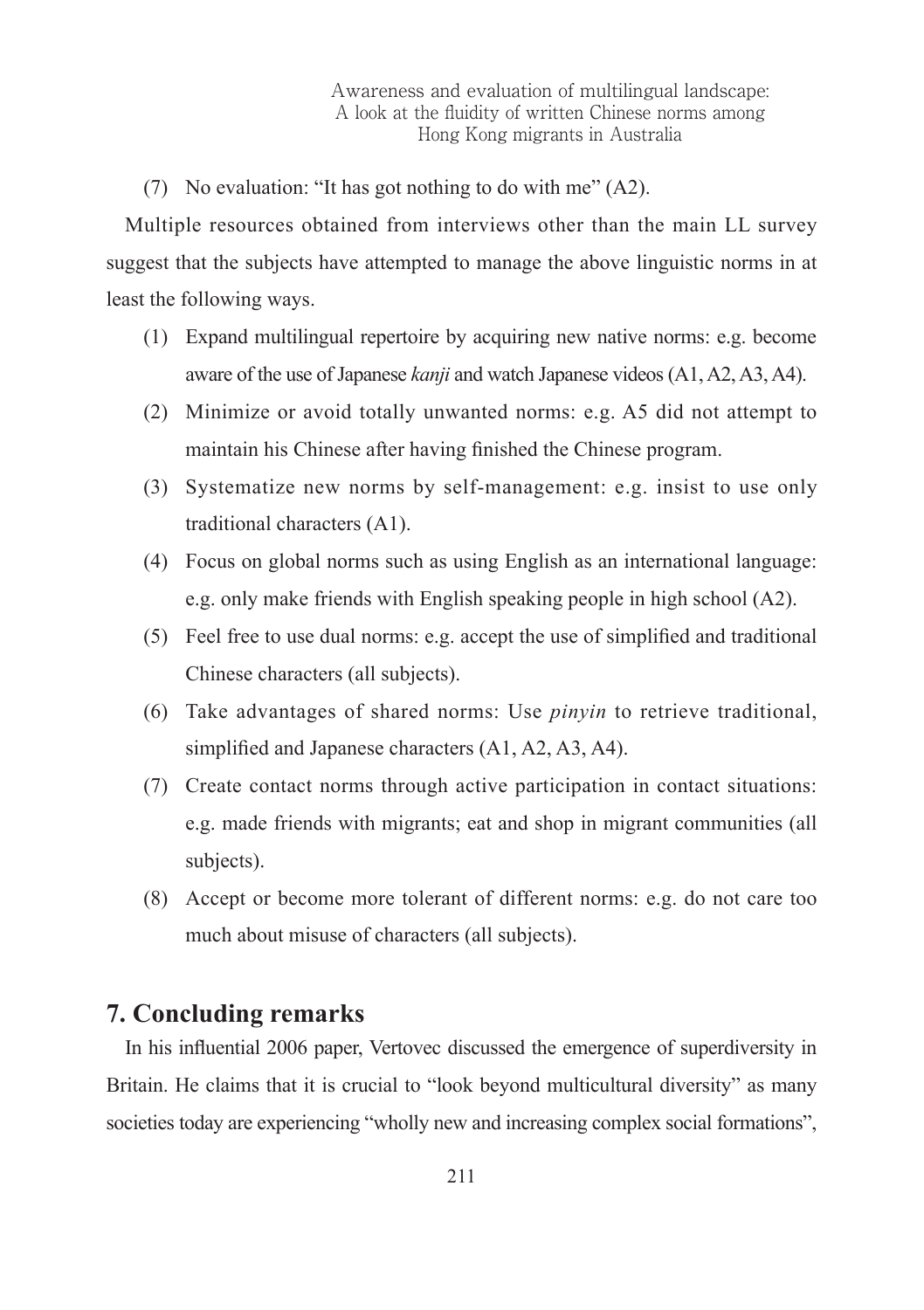神田外語大学紀要第26号

The Journal of Kanda University of International Studies Vol. 26(2014)

which is marked by "dynamic displays of variables such as language, religion, migration channels and immigration statuses, employment, gender, age, location and transnationalism". Obviously, superdiversity is not simply a state of more complicated multiculturalism, or the presence of more cultures in one society. Rather, as emphasized by Vertovec and others, superdiversity should be understood as "diversification of diversity". Unlike multilingualism is very often seen as a piece of mosaic (e.g. Seargeant 2009), superdiversity may be more like a bird's nest, which is multidimensional in nature.

The fluidity of norms used for the perception of multilingual landscape by migrants in Australia as evident in my data supports the multidimensional view of superdiversity in the way that individuals are given more space to search for and test different types of norms that would best fit in their personal life.

As it was indicated by Jorgensen and Juffermans (2011), "a consequence of this superdiversity is an increasingly important lack of predictability". Blommaert (2010) also observes that "the presuppositions of common integration policies - that we know who the immigrants are, and that they have a shared language and culture can no longer be upheld".

As boundaries of speech communities and ethnic groups have become more and more ambiguous, I suggest that it is important to continue our discussion on possible alternative concepts for the study of language as well as social science in general. It will be of equal importance to look further into the trajectory of language learning among individual learners so as to find out the mechanism of how they orient themselves in order to make sense of the world.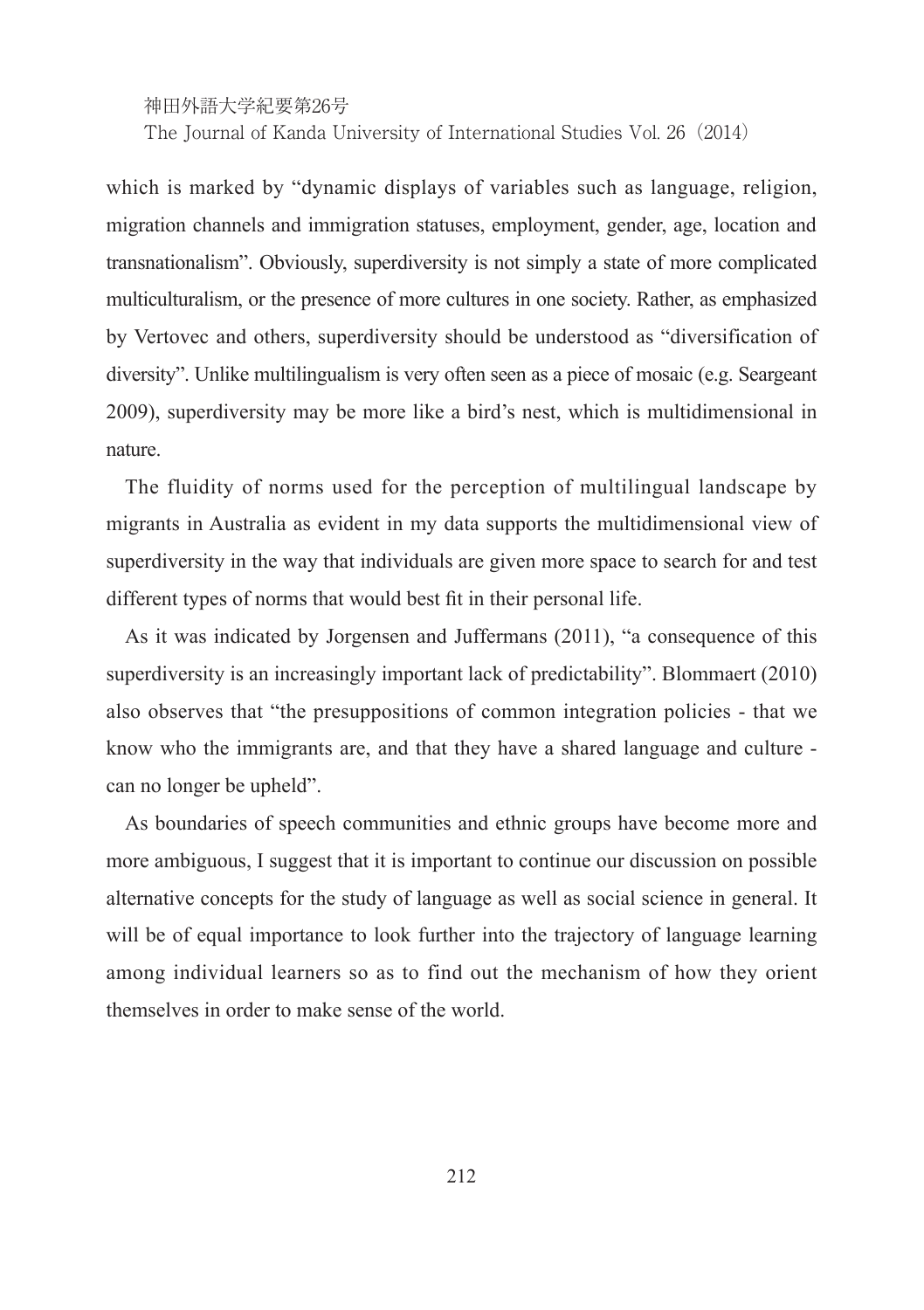### **References**

- Anderson, K. (1990). 'Chinatown Re-oriented': A critical analysis of recent redevelopment schemes in a Melbourne and Sydney enclave, *Australian Geographical Studies*, 18 (2): 137-154.
- Backhaus, P. (2006). Multilingualism in Tokyo: A look into the landscape. *International Journal of Multilingualism*, 3 (1): 52-66.
- Ben-Rafael, E., E. Shohamy, M. Amara, N. Trumper-Hecht (2006). *Linguistic Landscape and Multiculturalism: A Jewish-Arab Comparative Study.* Tel Aviv: Tami Steinmetz Center for Peace Research.
- Benor, S. (2010). Ethnolinguistic repertoire: Shifting the analytic focus in language and ethnicity. *Journal of Sociolinguistics.* 14 (2): 159–183.
- Blommaert, J. (2010). *The Sociolinguistics of Globalization.* Cambridge: Cambridge University Press.
- Cenoz, J. and D. Gorter (2006). Linguistic landscape and minority languages. *International Journal of Multilingualism,* 3 (1): 67–80.
- Chiser-Strater, E., and B. S. Sunstein (1997). *FieldWorking: Reading and writing research*. Upper Saddle River, NJ: Prentice-Hall.
- Clyne, M. (2000). Lingua Franca and Ethnolects in Europe and Beyond. *Sociolinguistica.* 14: 83-89.
- Collins, J. and S. Slembrouck (2004). Reading shop windows in globalized neighbourhoods: Multilingual literacy practices and indexicality. *Working Papers on Language, Power and Identity 21*. On WWWat http://bank.ugent.be/ lpi/working papers.htm. Accessed 12.12.2012.
- Coluzzi, P. (2009). The Italian linguistic landscape: the cases of Milan and Udine. *International Journal of Multilingualism,* 6 (3): 298-312.

Commonwealth of Australia (1989). *National Agenda for a Multicultural Australia*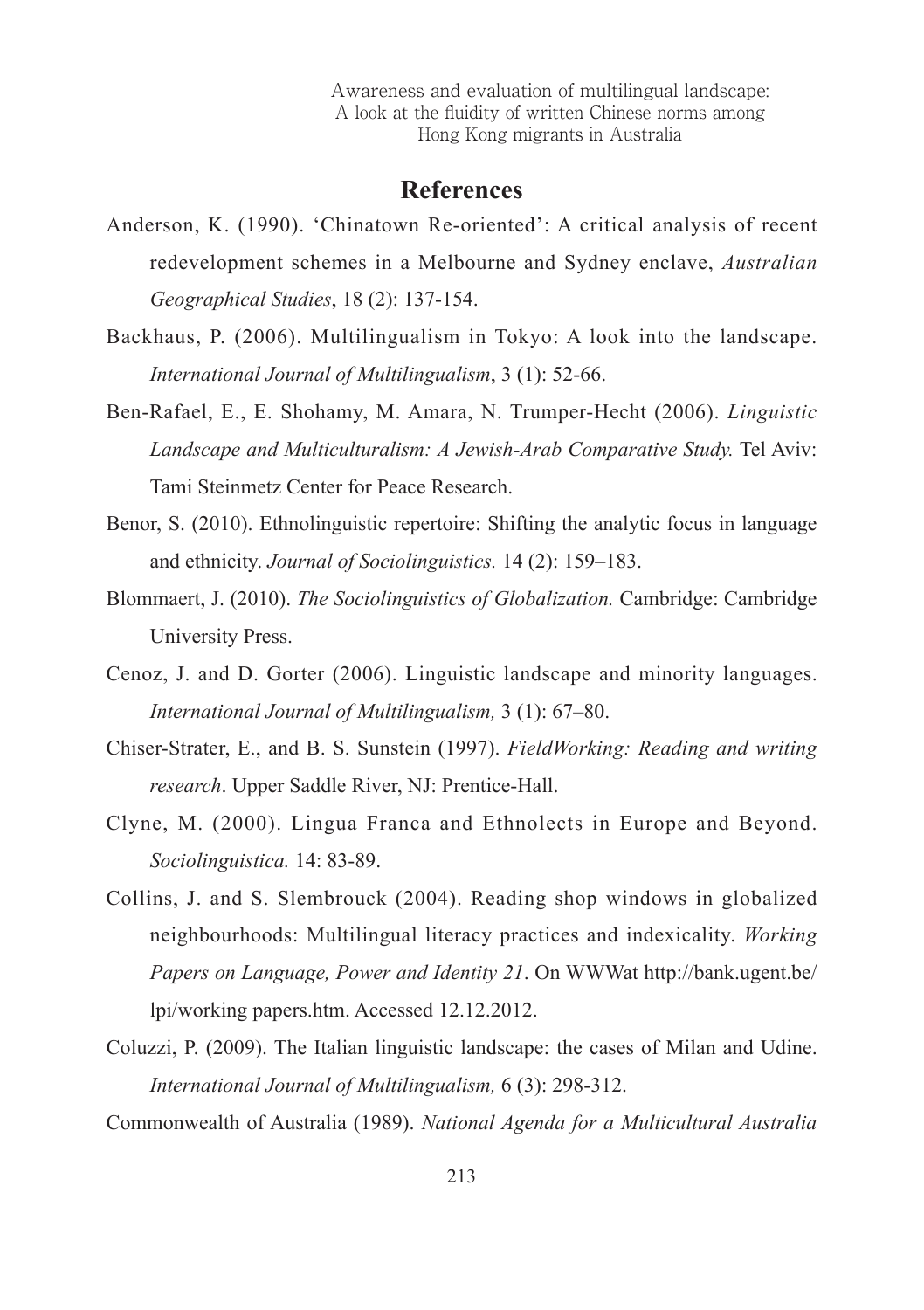神田外語大学紀要第26号

The Journal of Kanda University of International Studies Vol. 26(2014)

*… Sharing Our Future*. Canberra: AGPS Press.

- Gumperz, J. (1964). Linguistic and Social Interaction in Two Communities. in B. Blount, (ed.) *Language, Culture and Society*. 14: 283-299.
- Hicks, D. (2002). Scotland's linguistic landscape: The lack of policy and planning with Scotland´s place-names and signage. *Paper at the World Congress on Language Policies*, Barcelona April 2002.
- Huebner, T. (2006). Bangkok's linguistic landscapes: Environmental print, code-mixing and language change. *International Journal of Multilingualism*, 3 (1): 31-51.
- Itagi, N.H. and S. K. Singh eds. (2002). Linguistic landscaping in India with particular reference to the New States: Proceedings of a Seminar. Mysore: Central Institute of Indian Languages and Mahatma Gandhi International Hindi University.
- Jorgensen, N. and K. Juffermans (2011). Superdiversity. A Toolkit for Transnational Communication in Europe. Accessed 12.12.2012. http://www.toolkit-online.eu/docs/superdiversity.html
- Kayam, O., Hirsch, T. and Y, Galily (2012). Linguistic Landscape: Investigation of Linguistic Representations of Cape Town. *International Journal of Linguistics*. 4 (3): 71-77.
- Labov, W. (1972). *Sociolinguistic Patterns*. Philadelphia: U. of Pennsylvania Press.
- Lado, B. (2011). Linguistic landscape as a reflection of the linguistic and ideological conflict in the Valencian Community. *International Journal of Multilingualism*, Vol. 8, No. 2, 135-150.
- Landry, R. and R. Bourhis (1997). Linguistic landscape and ethnolinguistic vitality: an empirical study. *Journal of Language and Social Psychology,* 16 (1): 23–49.
- Lo Bianco, J. and Y. Slaughter (2009). Second languages and Australian schooling. *Australian Education Review*. Australian Council for Education Research.